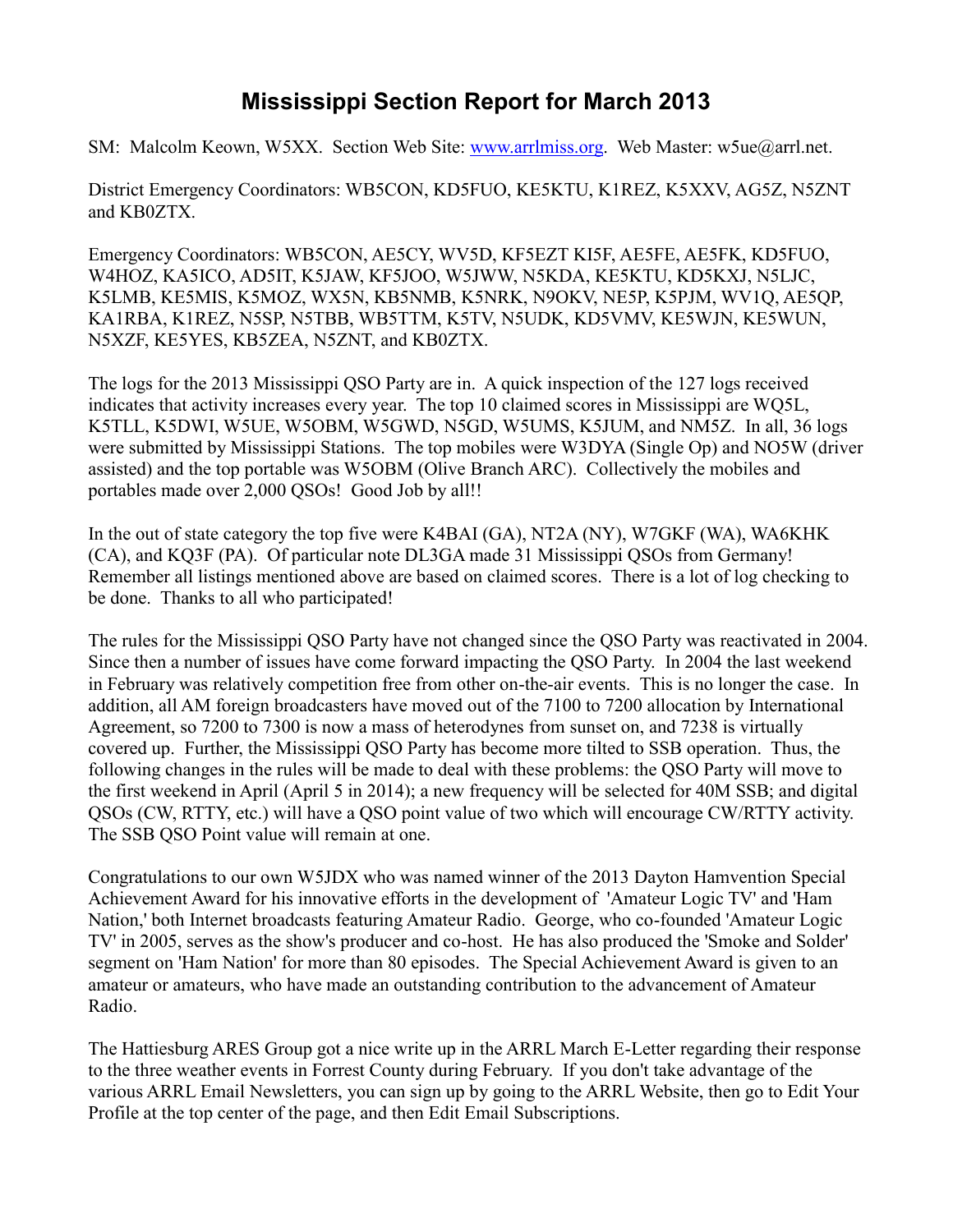Do you have a Hazer (see glenmartin.com) to raise and lower your HF/VHF array as bad weather approaches? Check out W5THT's solution for a safer and easier way to operate your Hazer in the April QST Hints and Kinks on page 62. Good engineering, Pat!

Welcome to the following new Hams in Mississippi in March: KF5UFB, Glenn – Corinth; KF5UHI, Benjamin – Diamondhead; KF5UHR, Austin – Caledonia; KF5UHS, Timothy – Caledonia; KF5UHT, Matthew – Oxford; KF5UHU, Jeffrey – Olive Branch; KF5UHV, William – Oxford; KF5UHW, Ibrahim – Oxford; KF5UHX, Alan – Saltillo; KF5UJD, David – Wiggins; KF5UJE, Chester – Perkinston; KF5UJF, Aaron – Perkinston; KF5UJG, Carol – Diamondhead; KF5UKM, James – Columbus; KF5UKW, Jonathan – Thaxton; KF5UPN, Richard – Pearl; KF5UOM, Jared – Olive Branch; and KF5USM, Dayton – Natchez.

Also welcome to the following new ARRL Members in March: AC5CH – Florence; KS4FM – Gulfport; N5KDA – Natchez; KF5IZ – Brandon; KC5JNA – Brandon; N5NKD – Brandon; KF5RSR – Hernando; KF5RSS – Hernando; KD5SBB – Baldwyn; AD5SG – Biloxi; KF5TEQ – Jackson; KF5TPT – Olive Branch; KF5UBZ – Morton; KE5WPW – Tremont; KD5WVP – Meridian; and KE5YEA – Philadelphia. The Mississippi ARRL Membership is now 1,146. Down one from last month. Keep Working! Thanks for your continuing membership recruitment efforts.

Welcome to N5KDA as the new EC for Adams County replacing KB5JN, who has served since 2003. Thanks, Dale! Also welcome to AE5QP as the new EC for Greene County. And last but not least welcome to WB5BNV as Asst. EC for Lauderdale County and KF5MWE as Asst. EC for Clarke County.

Further, N5WLW has retired as Section Public Information Officer in that he now been ordained as a priest and his ministerial duties are taking up most of his time.

Congratulations to the following on their upgrades: KD5BQT – Smithdale; KD5HFQ – Smithdale; KD5PIT – Walls; KF5SFJ – Gulfport; KF5TIG – Gulfport; KF5TJK – Coffeeville; KF5TPT – Olive Branch; and KF5TPU – Horn Lake.

Club Newsletters/Reports: Hattiesburg ARC (AC5E), Lowndes County ARC (AD5DO), Mississippi Coast ARA (KB9ZR), and the Northeast Mississippi ARA (KB5NMB).

DEC/EC Reports: KF5EZT (Rankin), AE5FE (Lauderdale/Clark via WL2K), K5MOZ (Jackson), KB5NMB (Itawamba), WX5N (Prentiss and Tishomingo), WV1Q (Jasper), and KE5WJN (Pearl River).

Regret to report the passing of KN6TC of Wiggins and K5BBA of Tupelo..

HF Net Reports - sessions/QNI/QTC (Net Manager)

Magnolia Section Net 31/1106/22 (K5DSG) MS Baptist Hams Net 5/30/0 (WF5F) MSPN 31/2737/38 (K5NRK) MS Slow Net 21/52/0 (W3TWD)

.